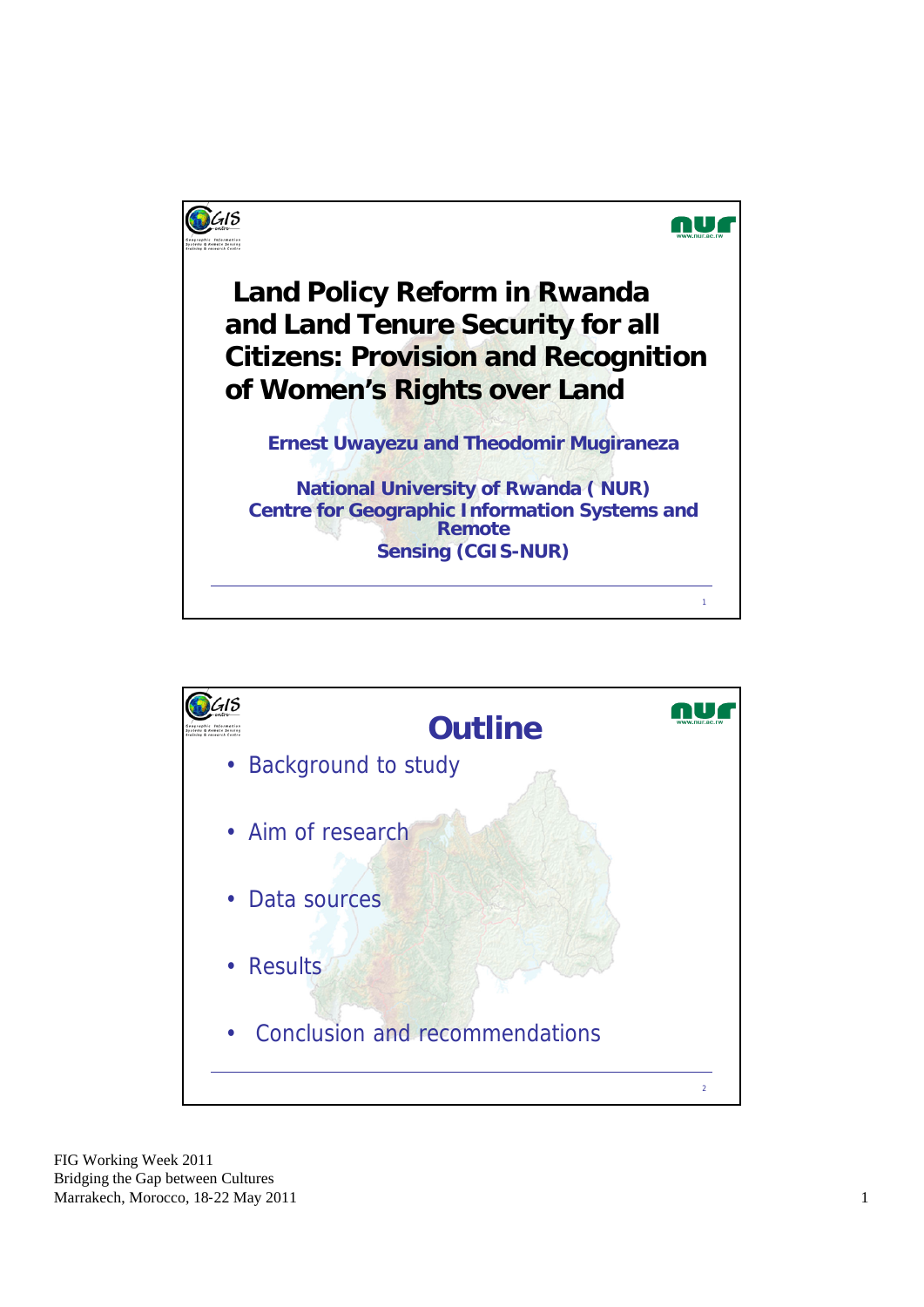

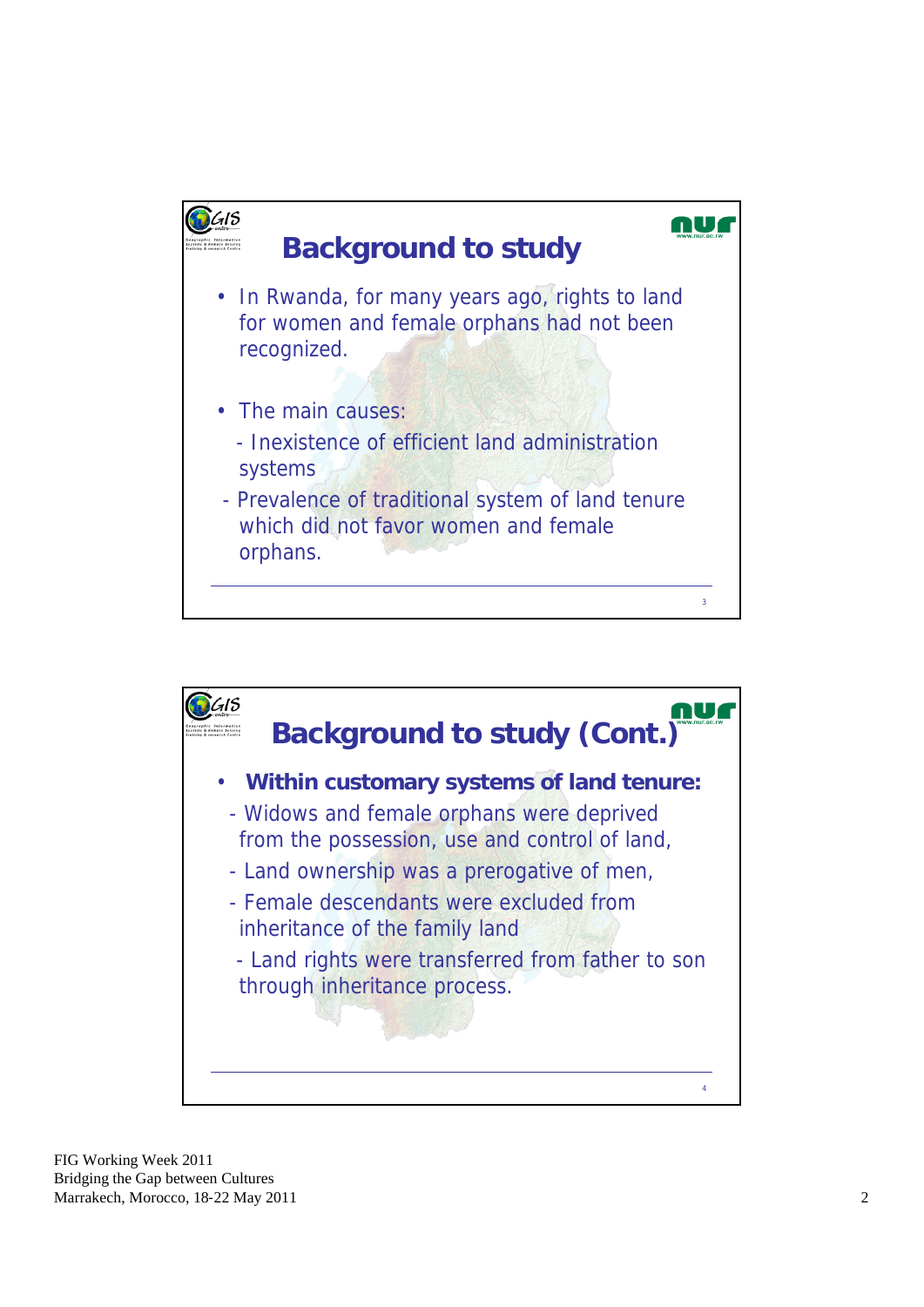

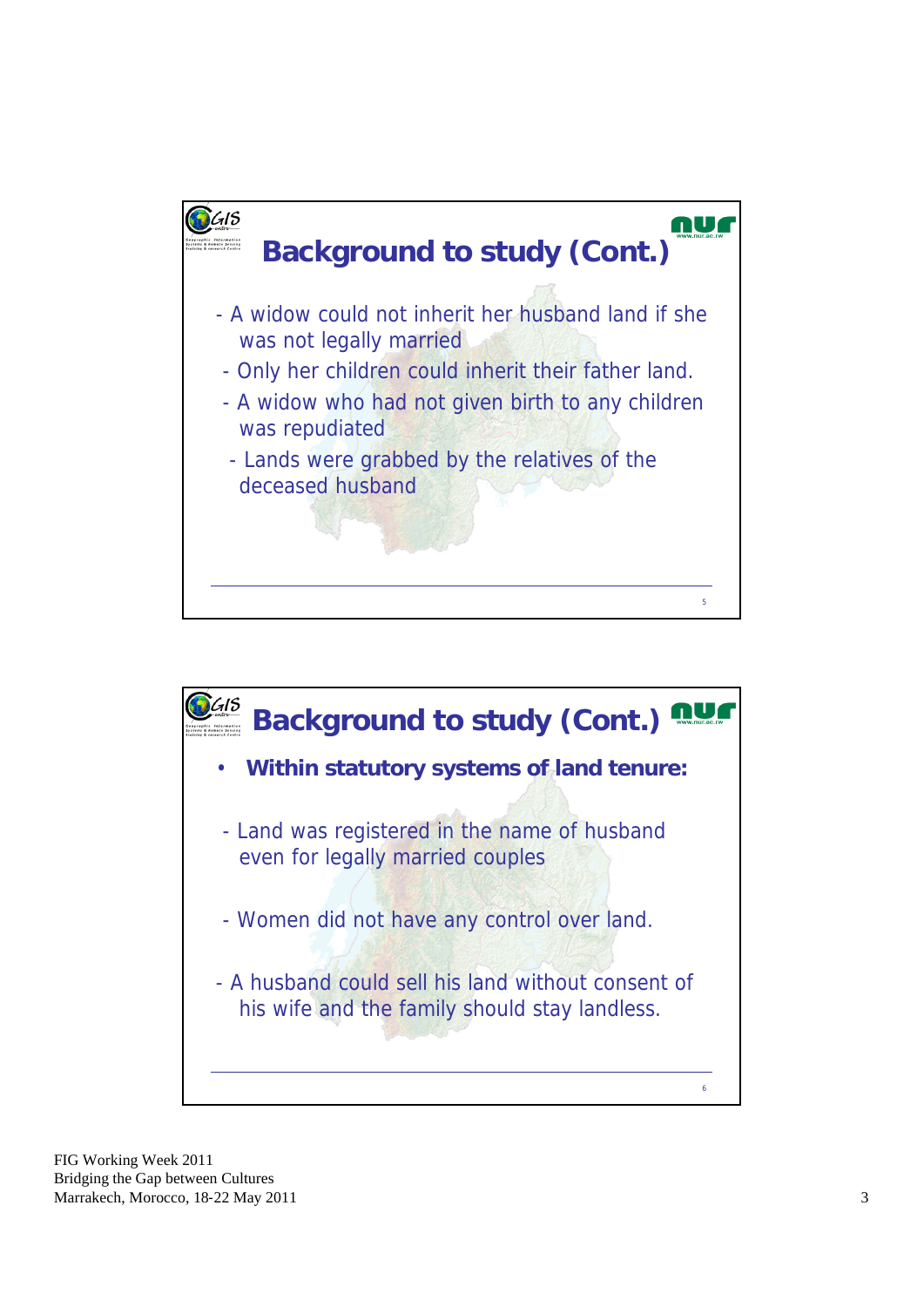

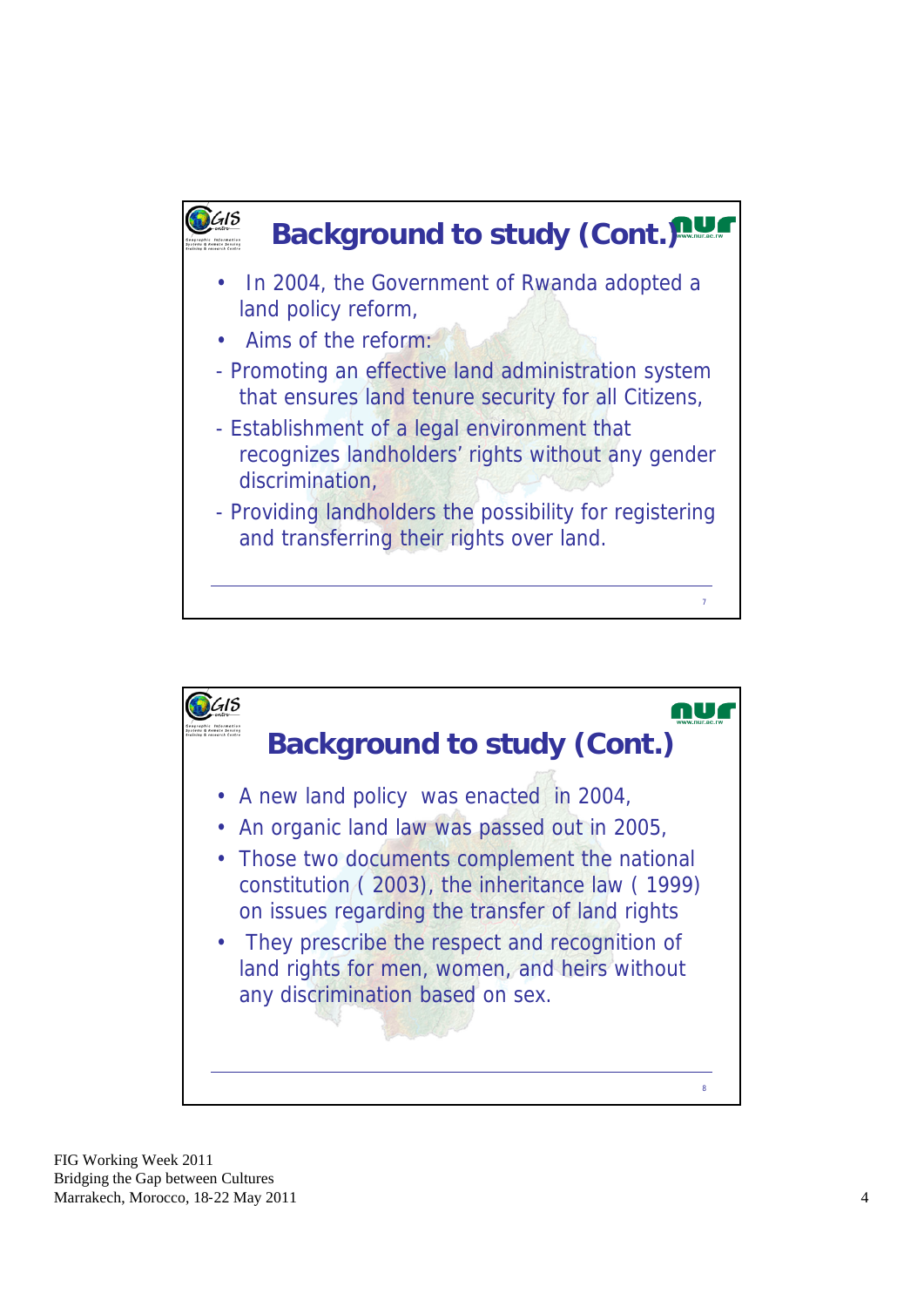

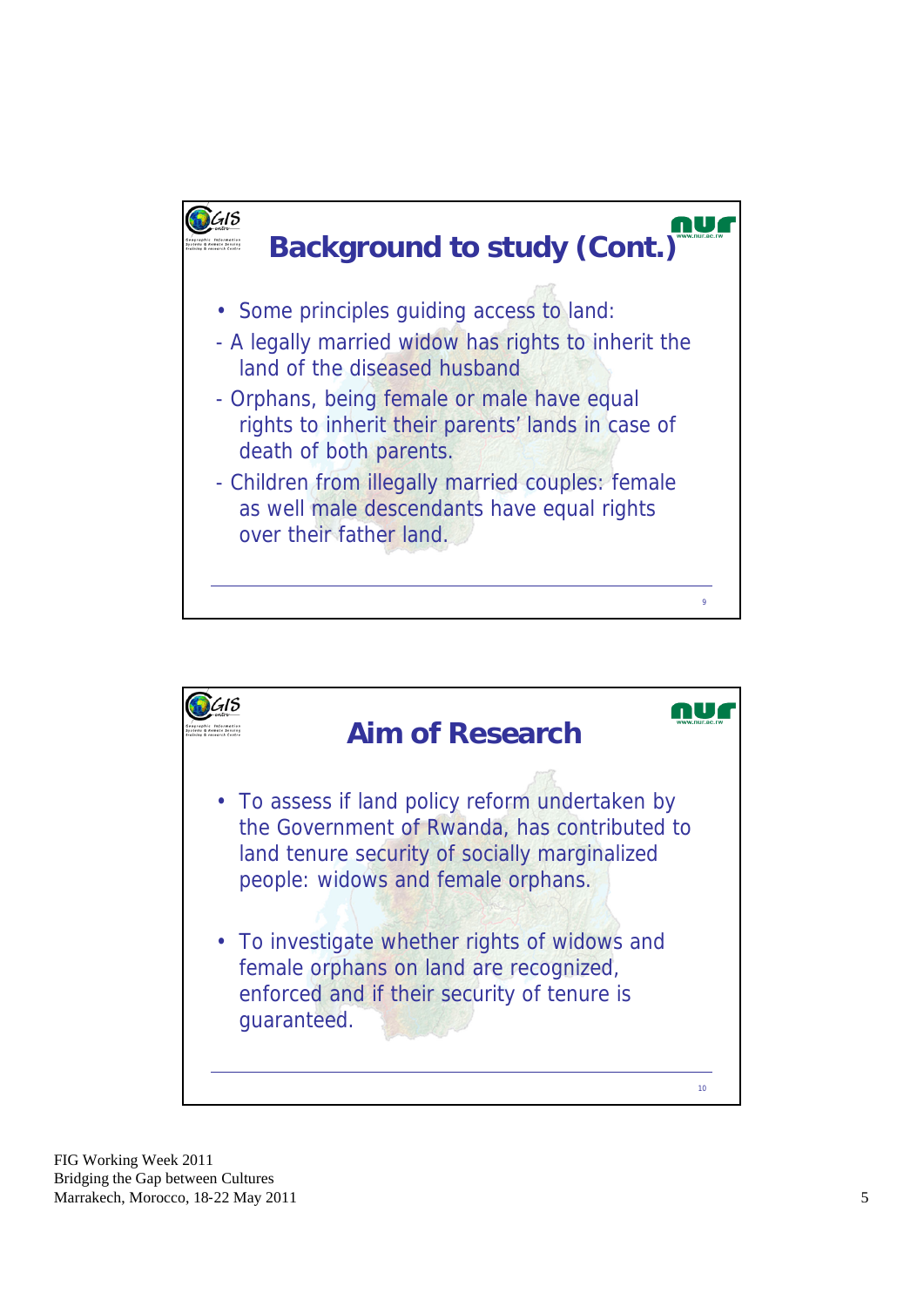

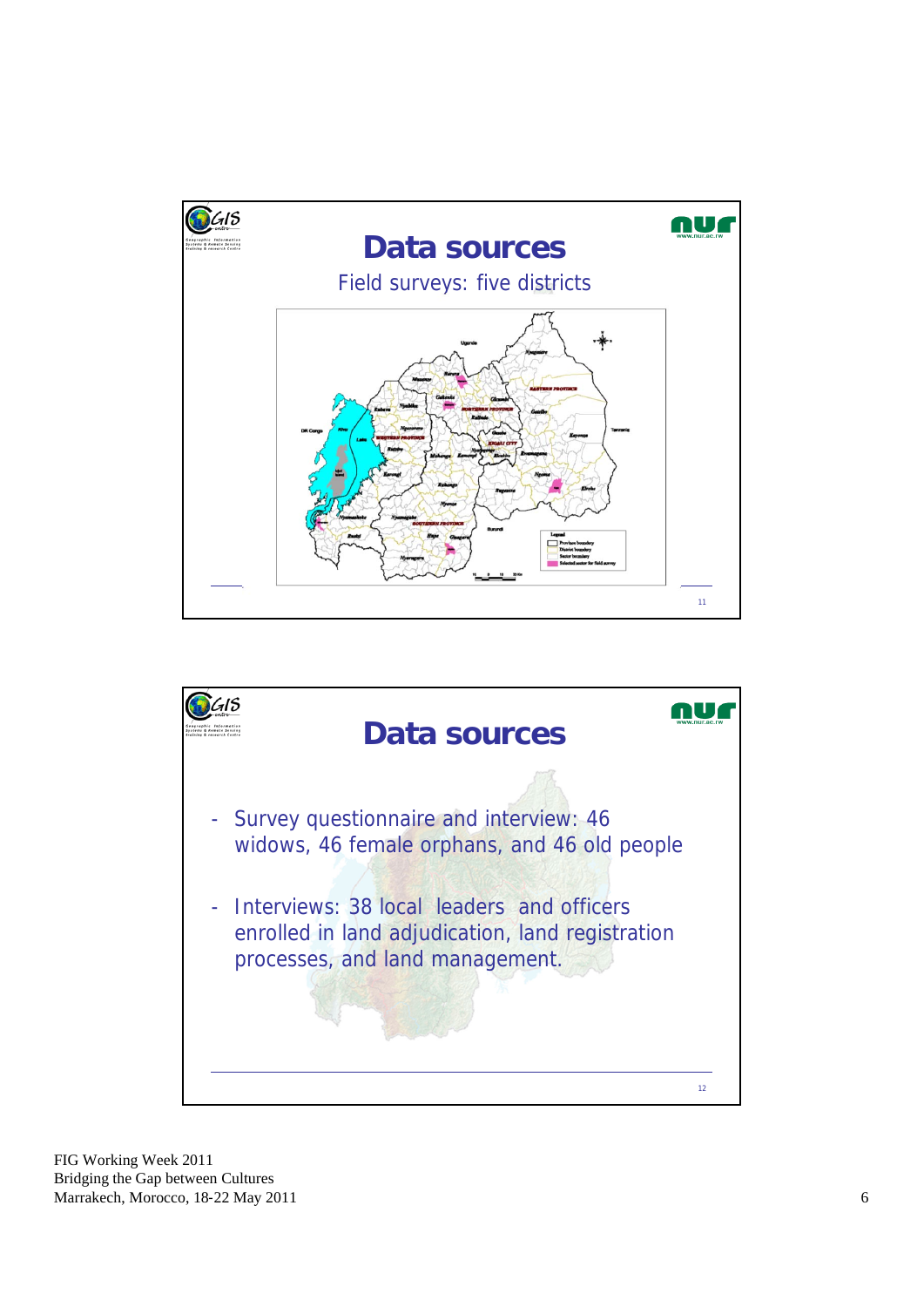

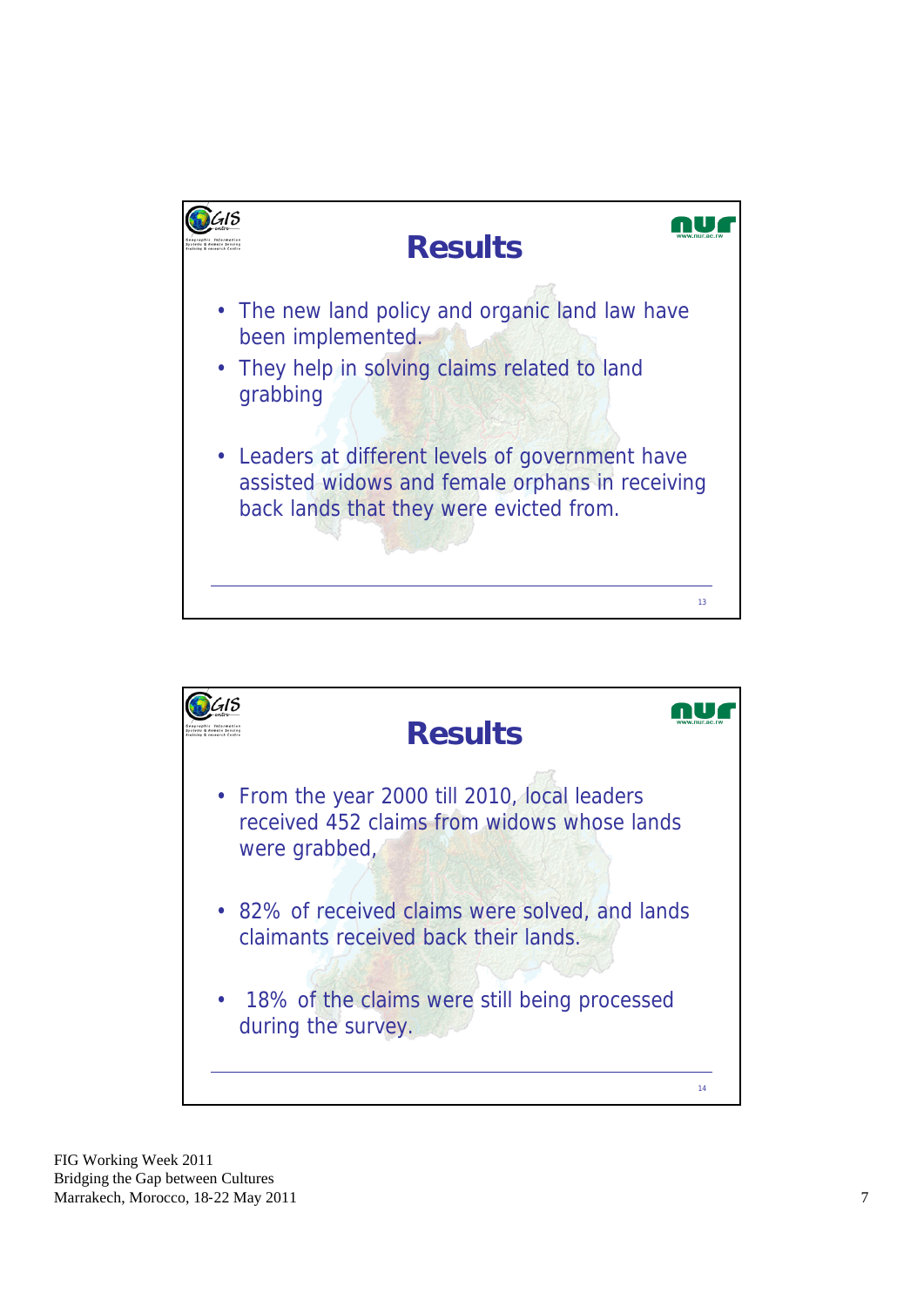| training & research Centre                   |               |                                    | <b>Results</b> |          |         |     |      |
|----------------------------------------------|---------------|------------------------------------|----------------|----------|---------|-----|------|
| Number per sector of widows who claimed land |               | rights from 2000 till October 2010 |                |          |         |     |      |
| <b>Claims</b>                                | <b>Sector</b> |                                    |                |          |         |     | %    |
|                                              | Gakenke       | Gihundwe                           | Kazo           | Kibilizi | Rwerere |     |      |
| <b>Received</b><br>claims                    | 132           | 98                                 | 113            | 39       | 152     | 534 | 100% |
| Solved claims                                | 104           | 77                                 | 93             | 24       | 143     | 441 | 82%  |
|                                              |               |                                    |                |          |         |     |      |

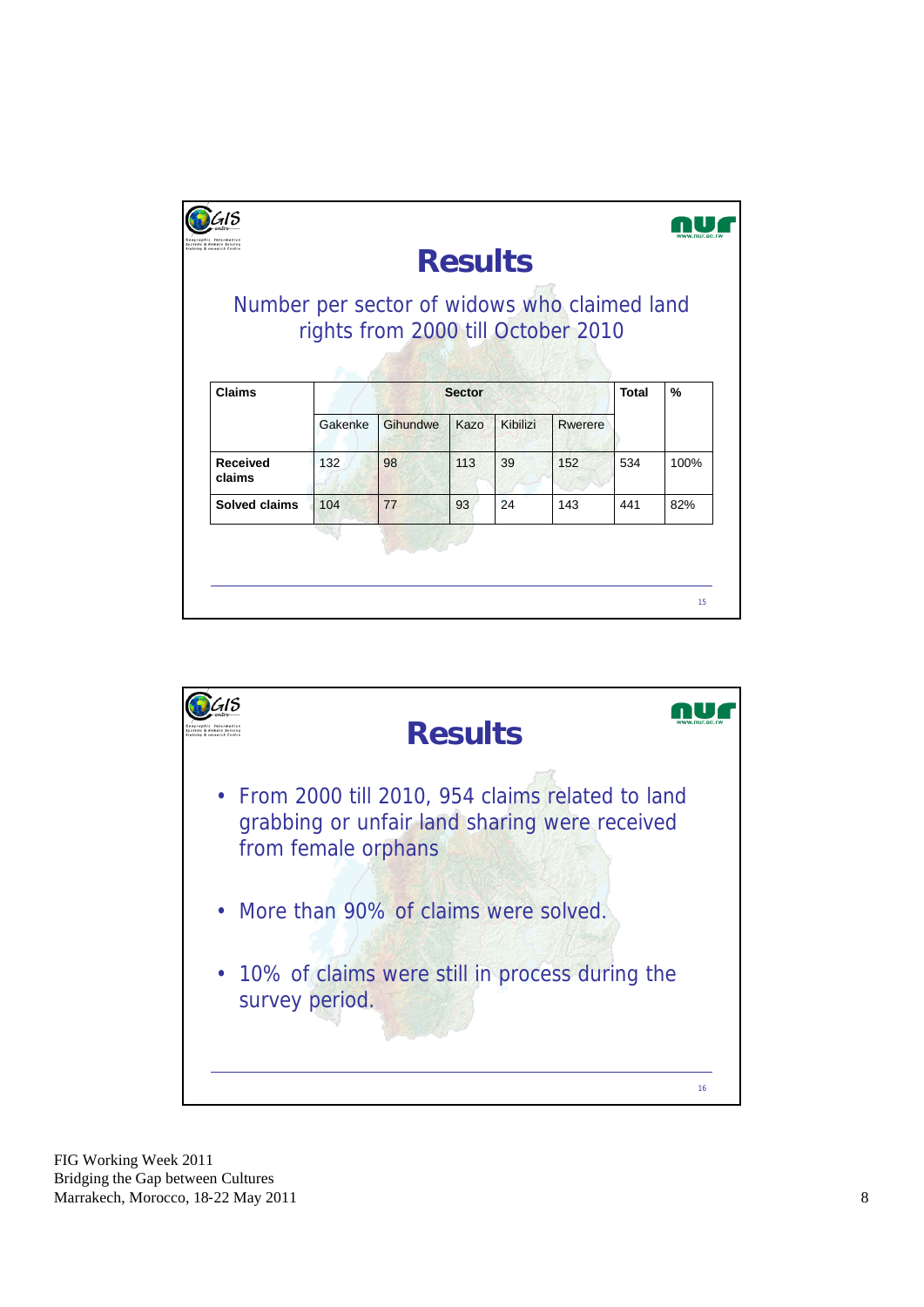| Geographic Information<br>Systems & Remote Sensing<br>training & research Centre |                                                                                            |                  |                    |                  | <b>Results</b>     |                  |                    |                  |                    |                  |
|----------------------------------------------------------------------------------|--------------------------------------------------------------------------------------------|------------------|--------------------|------------------|--------------------|------------------|--------------------|------------------|--------------------|------------------|
|                                                                                  | Number per sector of female orphans who<br>claimed land rights from 2000 till October 2010 |                  |                    |                  |                    |                  |                    |                  |                    |                  |
| <b>Type</b><br>of<br>claimant                                                    | <b>Sector</b>                                                                              |                  |                    |                  |                    |                  |                    |                  |                    |                  |
|                                                                                  | Gakenke                                                                                    |                  | Gihundwe           |                  | Kazo               |                  | Kibilizi           |                  | Rwerere            |                  |
|                                                                                  | Received<br>claims                                                                         | Solved<br>claims | Received<br>claims | Solved<br>claims | Received<br>claims | Solved<br>claims | Received<br>claims | Solved<br>claims | Received<br>claims | Solved<br>claims |
| Land<br>grabbing                                                                 | 104                                                                                        | 90               | 56                 | 44               | 97                 | 83               | 31                 | 25               | 142                | 127              |
| Land                                                                             | 121                                                                                        | 121              | 97                 | 95               | 104                | 104              | 53                 | 51               | 149                | 145              |
| sharing                                                                          |                                                                                            |                  | 153                | 139              | 201                | 187              | 84                 | 76               | 291                | 272              |
| Total                                                                            | 225                                                                                        | 211              |                    |                  |                    |                  |                    |                  |                    |                  |

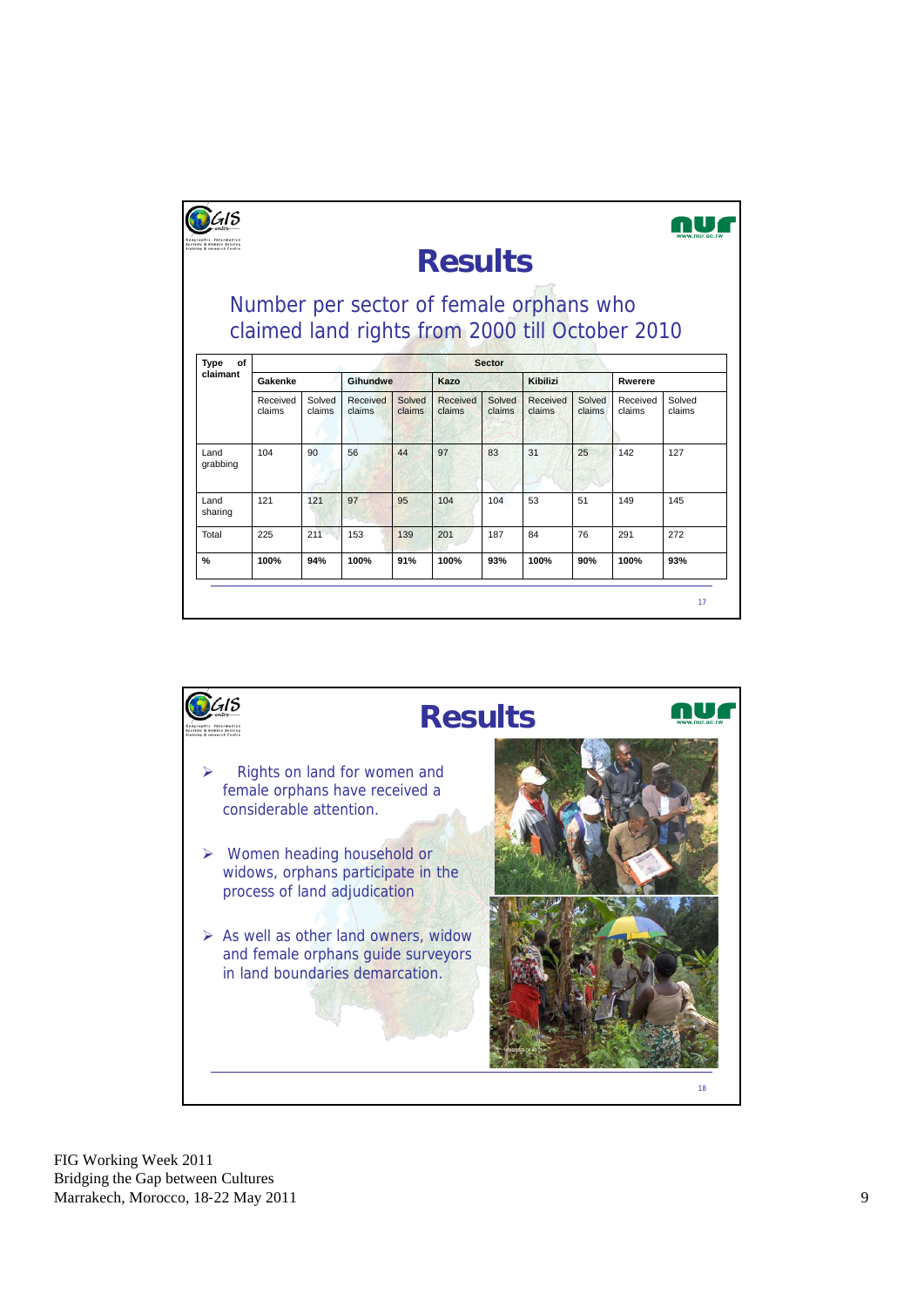

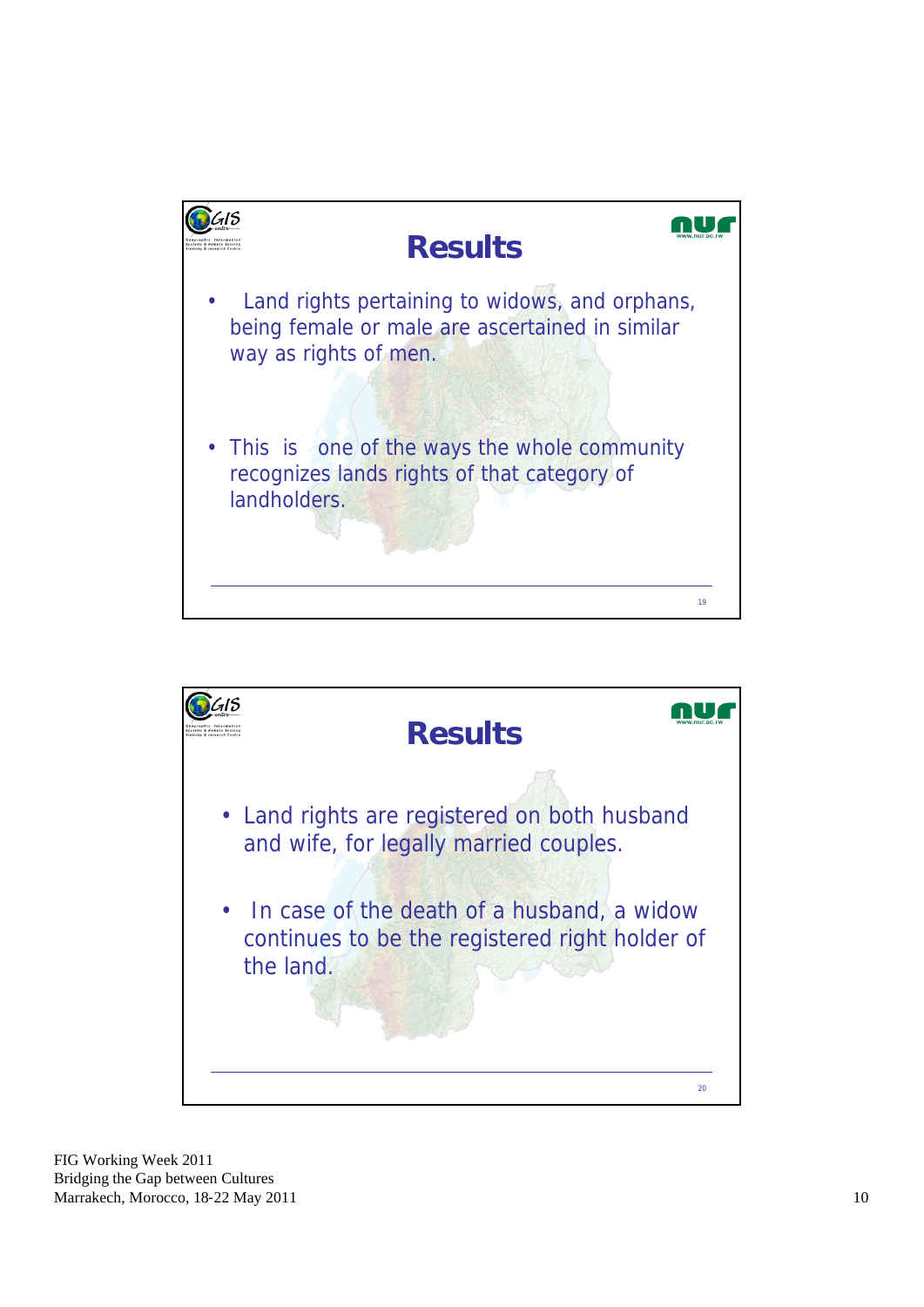

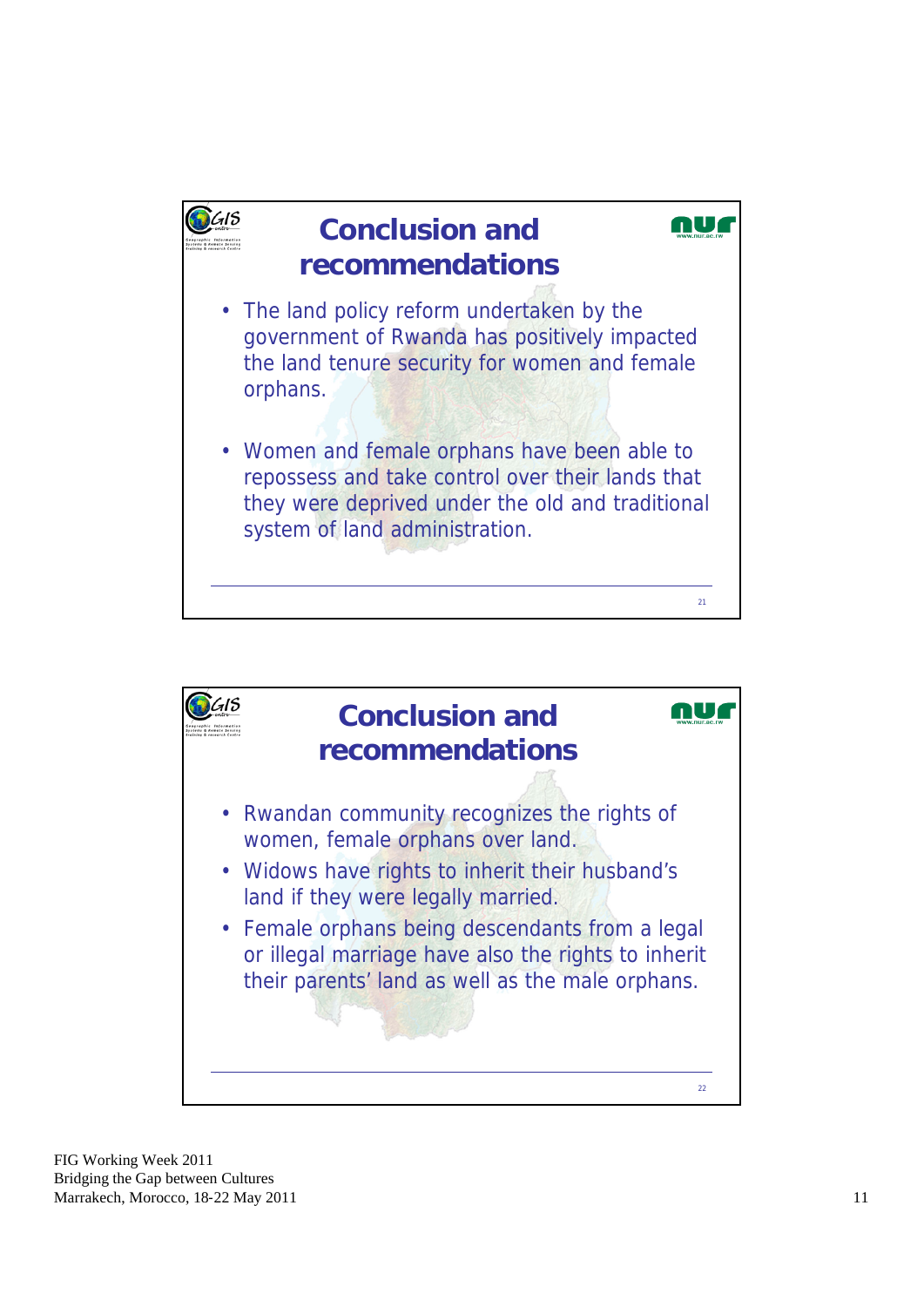